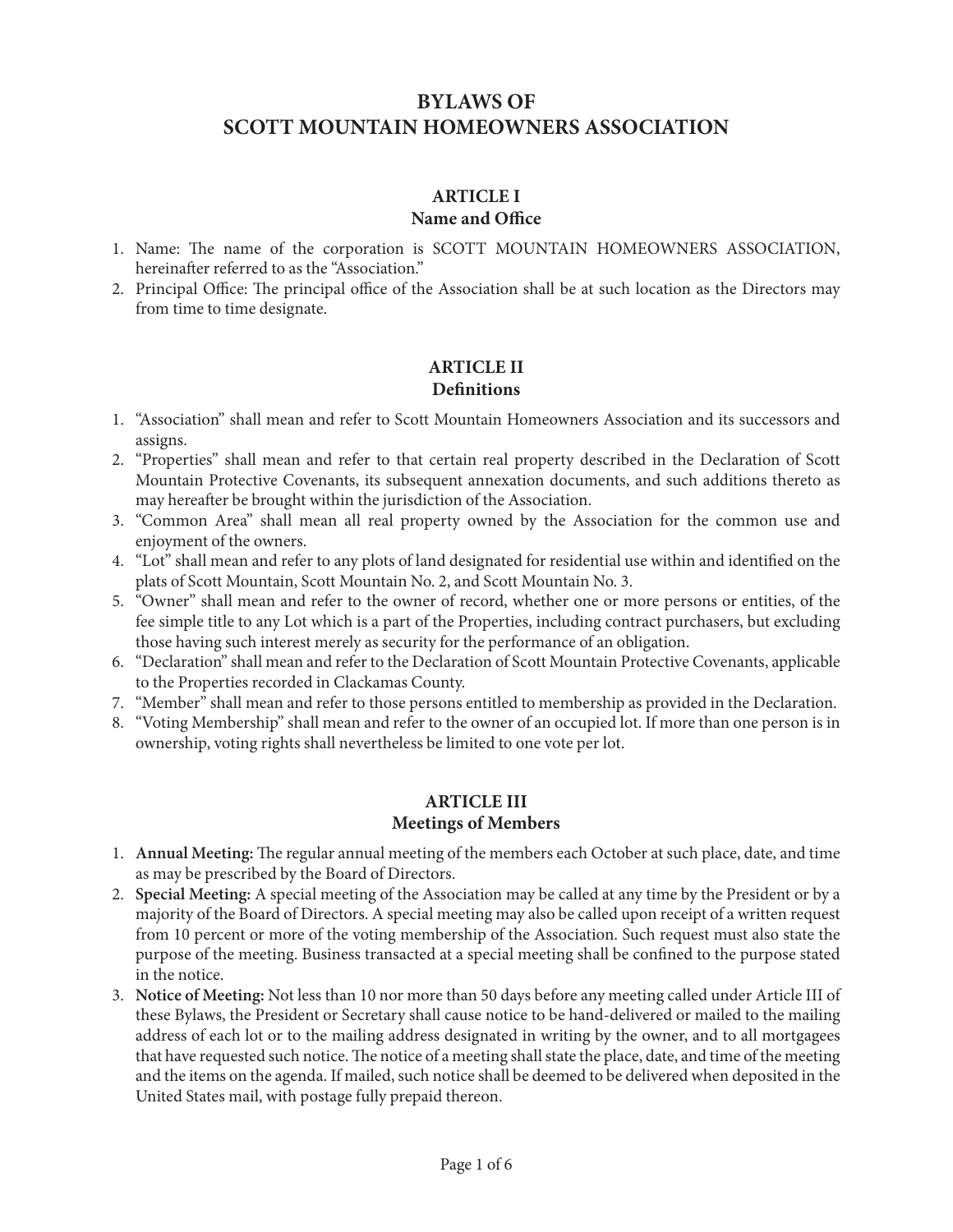- 4. **Quorum:** Those members present in person or by proxy at any annual or special meeting of members constitute a quorum except where a greater number is required by the Declaration or these Bylaws.
- 5. **Special Quorum Requirements:** The presence at any meeting in person or by proxy of 75 percent of the voting membership shall constitute a quorum for action on the following matters: Merger and Consolidations Mortgage of the Common Properties Dedication, sale, or transfer of any part of the Common Properties
- 6. **Proxies:** Voting may be in person or by proxy executed in writing and filed with the Secretary. An owner may not revoke a proxy given pursuant to this section except by actual notice of revocation to the person presiding over a meeting of the association. A proxy is not valid if it is undated or purports to be revocable without notice. A proxy shall terminate one year after its date unless the proxy specifies a shorter term.
- 7. **Majority Vote:** The vote of a majority of the votes entitled to be cast by the members present or represented by proxy at a meeting at which a quorum is present shall be necessary for the adoption of any matter voted upon by the members, unless a greater proportion is required by these Bylaws or the Declaration. Specifically, 80 percent of the voting membership is required for Capital Improvement Assessments, 75 percent for amendments to and/or repeal of any portion of the Declaration, and 60 percent to increase maximum annual maintenance assessment beyond Section 8.2 of the Declaration.
- 8. **Place of Meeting:** Meetings shall be held in Clackamas County, Oregon.

#### **ARTICLE IV Board of Directors**

- 1. **Number:** The business of this Association shall be managed by a Board of nine Directors.
- 2. **Term:** The term of office for a Director shall be three years, beginning January 1 and ending December 31. The Directors shall serve staggered terms so that three shall be elected each year.
- 3. **Eligibility:** Directors must be members in good standing of the Association. Directors may serve no more than two consecutive terms. After one year following the expiration of the second term of office, a former Director shall again be eligible for election to the Board. A partial term of less than 18 months shall not be counted toward term limits.
- 4. **Nomination of Directors:** Nomination for election to the Board of Directors may be made by a Nominating Committee appointed by the President prior to each annual meeting. The report of the Nominating Committee shall be included in the notice of the annual meeting. Nominations may also be made from the floor.
- 5. **Election:** Election to the Board of Directors shall take place by written ballot at the annual meeting of the Association. At such election, the voting membership or their proxies may cast, in respect to each vacancy, the vote they are entitled to exercise. The persons receiving the largest number of votes shall be elected. Cumulative voting is not permitted.
- 6. **Removal, Death, or Resignation of a Director:** Any Director may be removed from the Board, with or without cause, by a majority vote of all members present and entitled to vote at any meeting of the membership at which a quorum is present. Vacancies occurring on the Board due to the death, resignation, or removal of a Director shall be filled by majority vote of the remaining members of the Board. The newly elected Director shall serve for the unexpired portion of the term of his/her predecessor.
- 7. **Compensation:** No Director shall receive compensation for any service he/she may render to the Association. However, any Director may be reimbursed for his/her actual expenses incurred in the performance of his/her duties with the approval of the Board of Directors.
- 8. **Indemnity:** The Association shall indemnify and hold harmless each Director and Officer and the manager or managing agent, if any, against all contractual liability to others arising out of contracts made by the Board of Directors, officers, manager, or managing agent on behalf of the Association unless any contract was made in bad faith or contrary to the provisions of the Declaration or of these Bylaws.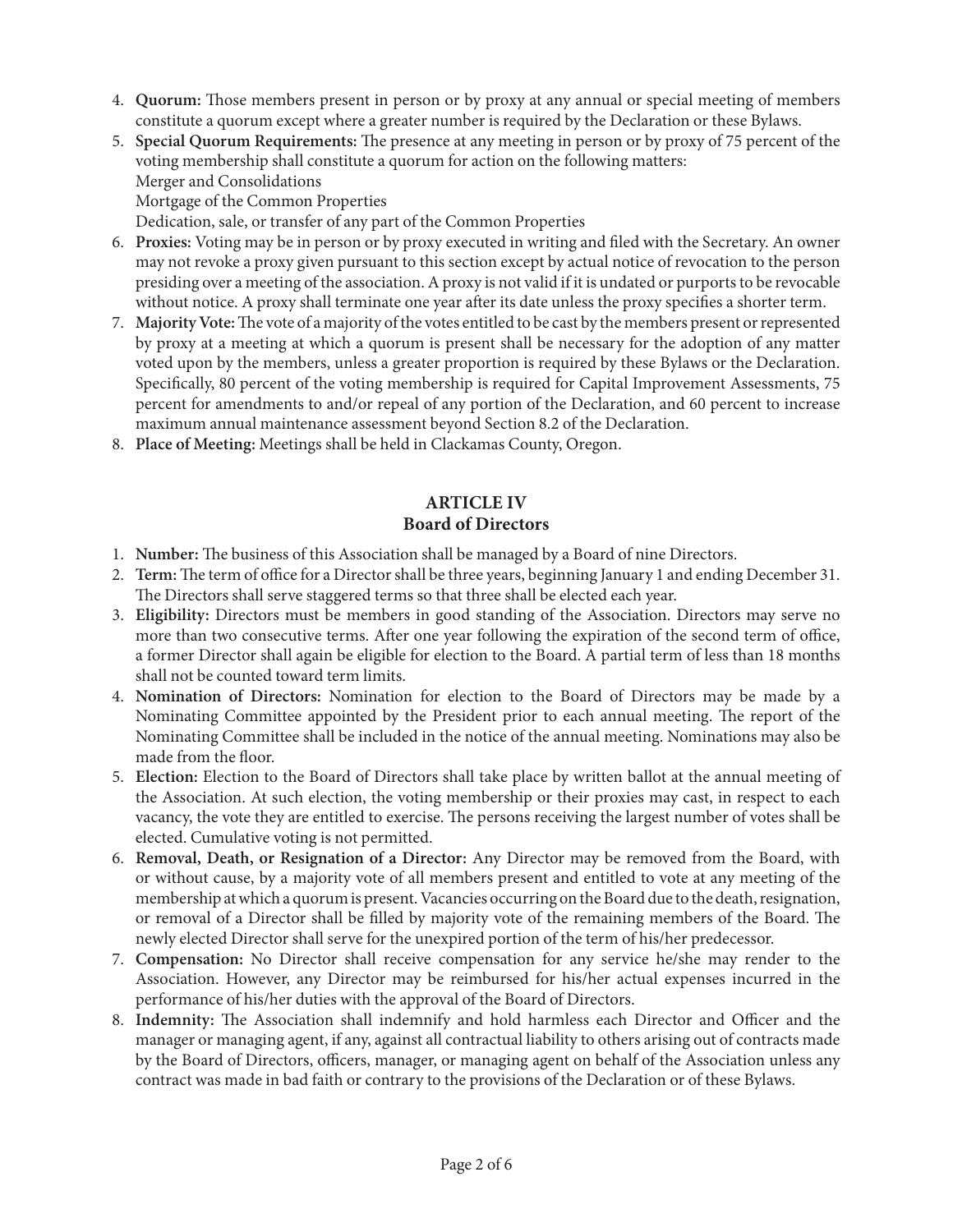### **ARTICLE V Meetings of Board of Directors**

- 1. **Meetings:** Regular meetings of the Board of Directors shall be held at a place convenient to the membership of the Association. Meetings shall be held no less than nine times during a calendar year and shall be open to attendance by the membership.
- 2. **Emergency Meetings:** An emergency meeting of the Board of Directors may be called by the President or the Vice President. Upon the request of at least three Directors, the President or the Vice President must call an emergency meeting.
- 3. **Notice of Meeting:** For other than emergency meetings, notice of Board of Directors' meetings shall be posted at a place or places on the property at least three days prior to the meeting, or notice shall be provided by a method otherwise reasonably calculated to inform lot owners of such meetings. Emergency meetings may be held without notice, provided that the reason for the emergency is stated in the minutes of the meeting. The meeting and notice requirements in this section may not be circumvented by chance or social meetings or by any other means.
- 4. **Quorum:** A majority of the Directors shall constitute a quorum. The action of a majority of the Directors present at any meeting at which there is a quorum shall be the act of the Board of Directors.
- 5. **Voting:**
	- A. When action is taken on any matter at a meeting of the Board of Directors, the vote or abstention of each Director present must be recorded in the minutes of the meeting.
	- B. A Director who is present at a meeting of the Board of Directors at which action is taken on any association matter is presumed to have assented to the action unless the Director votes against the action or abstains from voting on the action because the Director claims a conflict of interest.
- 6. **Proxies and Secret Ballots:** Directors may not vote by proxy or by secret ballot at meetings of the Board of Directors.

### 7. **Executive Session:**

- A. At the discretion of the Board, the following matters may be considered in executive session:
	- (1) Consultation with legal counsel concerning the rights and duties of the association regarding existing or potential litigation, or criminal matters.
	- (2) Personnel matters, including salary negotiations and employee discipline.
	- (3) Negotiation of contracts with third parties.
	- (4) Collection of unpaid assessments.
- B. Except in the case of an emergency, the Board of Directors shall vote in an open meeting whether to meet in executive session. If the Board votes to meet in executive session, the presiding officer of the Board of Directors shall state the general nature of the action to be considered and, as precisely as possible, when and under what circumstances the deliberations can be disclosed to owners. The statement, motion, or decision to meet in executive session must be included in the minutes of the meeting.
- C. A contract or an action considered in executive session does not become effective unless the Board of Directors, following the executive session, reconvenes in open meeting and votes on the contract or an action, which must be reasonably identified in the open meeting and included in the minutes.

### **ARTICLE VI Powers and Duties of the Board of Directors**

- 1. **General Powers:** The Board of Directors shall have power to:
	- A. Adopt and publish rules and regulations governing the details of operation and use of Lots and the Common Area, personal conduct of the members and their guests thereon, and to establish penalties for the infraction thereof.
	- B. Impose fines or penalties for infractions specified in the Declaration or Rules and Regulations.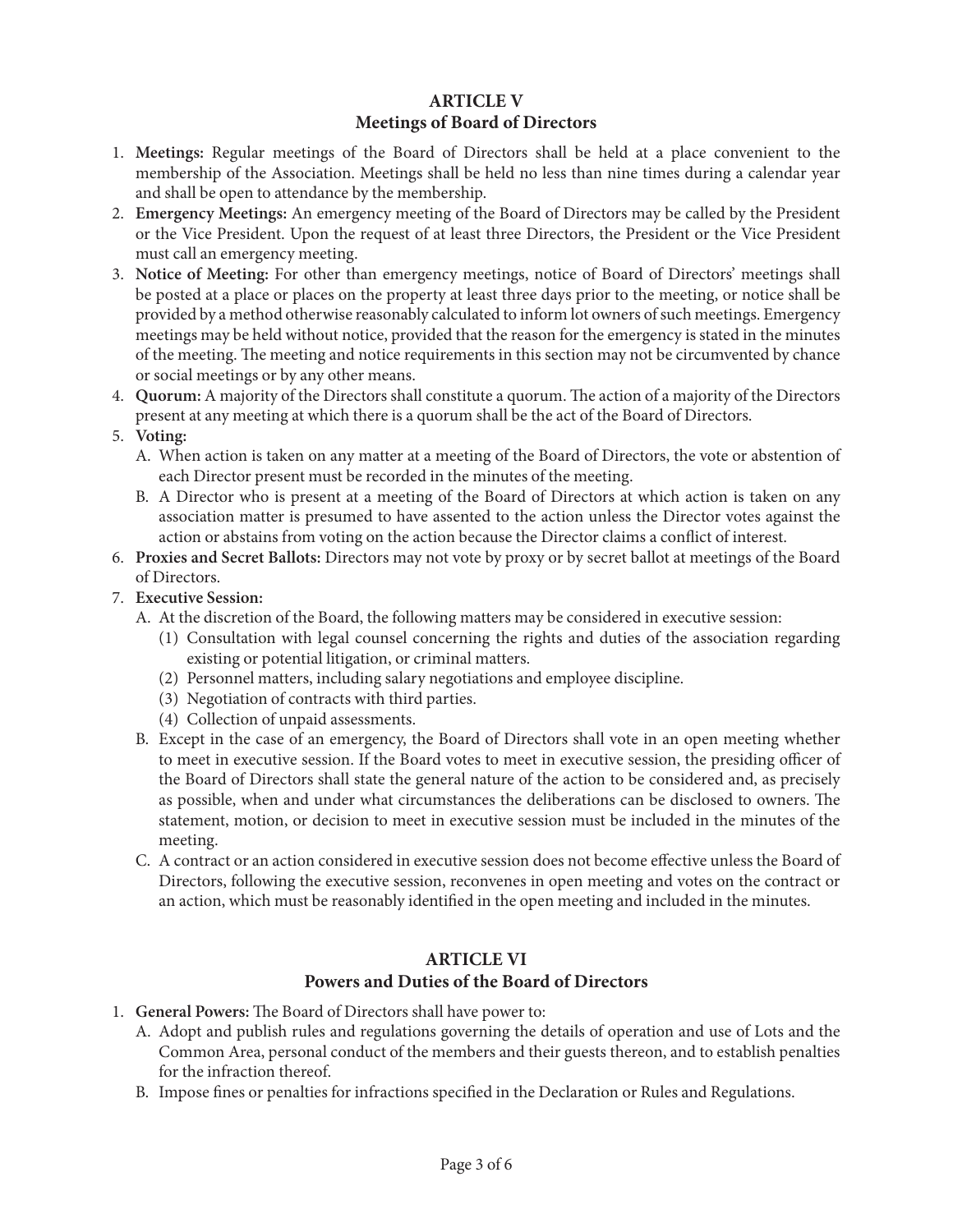- C. Suspend voting rights, impose interest, or both, during any period in which such member shall be in default in the payment of any assessment levied by the Association. Such rights will be suspended after notice and hearing, until said assessment and interest is paid.
- D. Exercise for the Association all powers, duties, and authority vested in or delegated to this Association and not reserved to the membership by other provisions of these Bylaws, the Articles of Incorporation, or the Declaration.
- E. Declare the office of a member of the Board of Directors to be vacant in the event such member shall be absent from three consecutive regular meetings of the Board of Directors.
- F. Employ an independent contractor, or such other persons as deemed necessary, and to prescribe their duties and fix their compensation.
- G. Levy assessments in accordance with Article VII, paragraph 7.5; Article VIII, paragraph 8.2; and Article X, paragraph 10.3 of the Declaration.
- H. Impose and foreclose a lien against any property for which assessments and or fines are not paid within 30 days after date of final notice, or to bring an action at law against the Owner personally obligated to pay the same. To enforce said lien, assessment, or fine by sale by the Association or an organization authorized by the Association, in accordance with the provisions of Article IX, paragraph 9.5 of the Declaration, and the laws of jurisdiction.
- 2. **Duties:** It shall be the duty of the Board of Directors to:
	- A. Keep a complete record of all of its acts and the proceedings of its meetings, and present at the annual meeting of the members a report reviewing the business and affairs of the Association for the year.
	- B. As more fully provided in the Declaration, to:
		- (1) Prepare a report for the Association prior to the annual meeting listing past and present assessment year receipts and expenditures, and, where possible, include a forecast of upcoming expenses, with adequate allowance for reserves.
		- (2) Pro-rate the amount of the annual assessment against each Lot at least 30 days in advance of the annual assessment periods thereafter.
		- (3) Send written notice of each assessment to every owner of an occupied lot no later than May 1.
		- (4) Prepare a roster of property subject to assessment, with assessments applicable to each such property, and to keep such roster in the Association office subject to inspection by any owner.
	- C. Issue, upon demand by any person, an evidentiary certificate setting forth whether or not any assessment has been paid. A reasonable charge may be made by the Board for the issuance of these certificates.
	- D. Procure and maintain adequate liability and hazard insurance on property owned, leased, or otherwise used by the Association.
	- E. Procure and maintain insurance protecting the Board of Directors and committee members appointed by the Board against liability in the course of their duties as outlined herein and in the Declaration.
	- F. Review annually the Association's insurance needs and coverage.
	- G. Prepare and adopt an annual budget. Within 30 days after adopting the annual budget, the Board of Directors shall provide a summary of the budget to all owners.
	- H. Conduct annually a study of the Association's reserve account.
	- I. Cause all officers or employees having fiscal responsibilities to be bonded, as it may be deemed appropriate.
	- J. Cause the Common Area or common access ways and any improvements thereon to be maintained.

# **ARTICLE VII**

## **Officers**

1. **Officers:** The officers of this Association shall be a President, Vice President, Secretary, and Treasurer, who shall at all times be members of the Board of Directors. The Board of Directors may appoint an Assistant Secretary or an Assistant Treasurer by resolution entered on its minutes.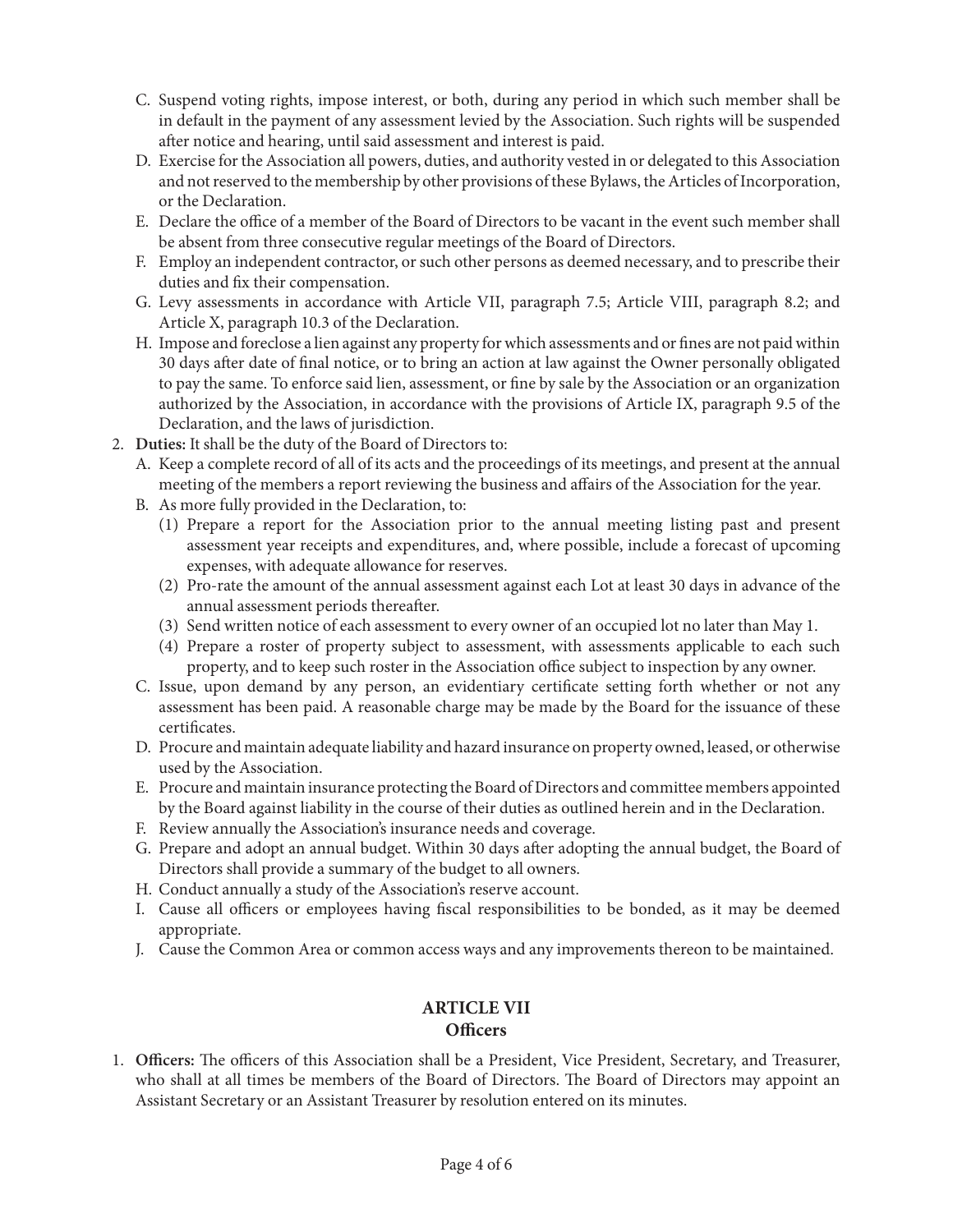- 2. **Term:** The term of office for a Board officer is one year, beginning January 1 and ending December 31.
- 3. **Election:** Persons elected to the Board at the annual meeting shall attend and observe the next regular meeting of the Board. At the conclusion of that meeting, the continuing Directors and the newly elected Directors shall elect officers for the next calendar year.
- 4. **Resignation and Removal:** Any officer may be removed from office with or without cause by majority vote of the Board. Any officer may resign at any time by giving written notice to the Board, the President, or the Secretary. Such resignation shall take effect on the date of receipt of such notice or at any later time specified therein, and unless otherwise specified therein, the acceptance of such resignation shall not be necessary to make it effective.
- 5. **Vacancies:** A vacancy in any office may be filled by majority vote of the Board. The officer elected to fill such vacancy shall serve for the remainder of the term of the officer he/she replaces.
- 6. **President:** The President shall preside at all meetings of the members of the Association and of the Board of Directors. The President shall sign for the Association such contracts and other documents as may be authorized by the Board of Directors to sign, and shall perform all acts and duties usually performed by a President or as prescribed by the Board of Directors.
- 7. **Vice President:** In the absence or disability of the President, the Vice President shall preside and perform the duties of the President. The Vice President shall also perform such other duties as may be delegated by the Board of Directors.
- 8. **Secretary:** The Secretary shall record the votes and shall keep, or cause to be kept, the minutes of all meetings and proceedings of the Board and of the members, serve notice of meetings of the Board and of the members, and shall perform such other duties as required by the Board.
- 9. **Treasurer:** The Treasurer shall receive and deposit in appropriate bank accounts all monies of the Association, and shall disburse such funds as directed by resolution of the Board of Directors, keep proper books of account, keep appropriate current records showing the owners of occupied lots together with their addresses, cause an annual audit of the Association books to be made prior to the completion of each fiscal year, and shall prepare a statement of income and expenditures to be presented to the membership at its regular annual meeting.

## **ARTICLE VIII Committees**

The Board of Directors shall appoint an Architectural Control Committee, an Audit Committee, and such other committees as it deems necessary to assist in the operation of the affairs of the Association. Each committee shall be chaired by a member of the Board of Directors; other committee members need not be members of the Board. The powers and duties of committees shall be determined by Board resolution.

## **ARTICLE IX Books and Records**

- 1. **Inspection by Members:** The books, records, and papers of the Association shall at all times, during reasonable business hours, be subject to inspection by any member.
- 2. **Execution of Corporate Documents:** When the execution of any instrument has been authorized by the Board of Directors without specifying the executing officer, such instrument may be executed by any two of the following officers: The President, Vice President, Secretary, and Treasurer. The Board of Directors may, however, authorize any one of such officers to sign any of such instruments for and on behalf of the Association, and may designate officials or employees of the Association other than those named above who may sign such instrument.